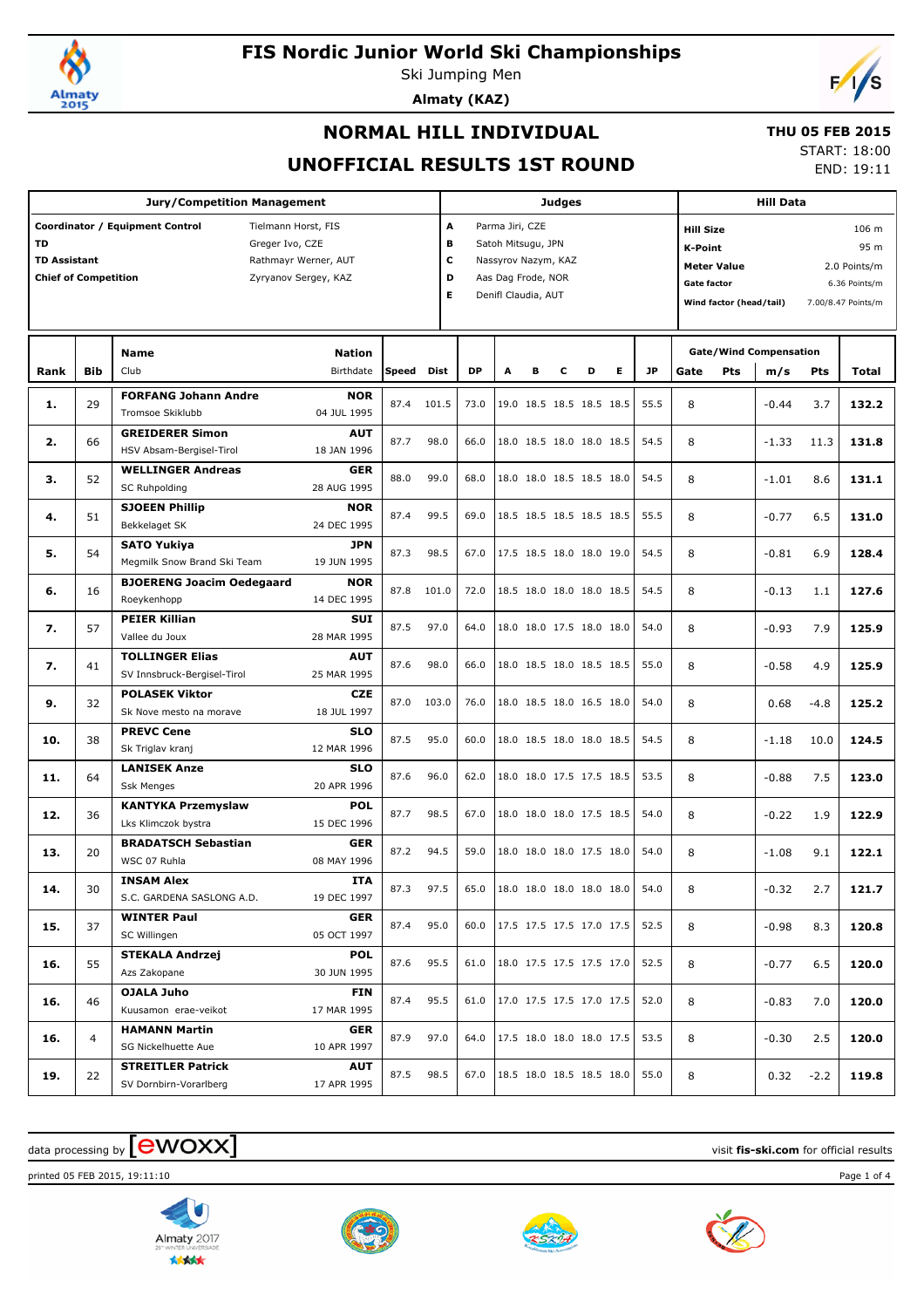

Ski Jumping Men **Almaty (KAZ)**



### **NORMAL HILL INDIVIDUAL**

#### **THU 05 FEB 2015** START: 18:00

### **UNOFFICIAL RESULTS 1ST ROUND**

END: 19:11

|      |                | Name                                               | <b>Nation</b>             |              |      |           |   |                          |   |   |   |           | <b>Gate/Wind Compensation</b> |         |        |       |
|------|----------------|----------------------------------------------------|---------------------------|--------------|------|-----------|---|--------------------------|---|---|---|-----------|-------------------------------|---------|--------|-------|
| Rank | <b>Bib</b>     | Club                                               | Birthdate                 | <b>Speed</b> | Dist | <b>DP</b> | A | в                        | c | D | Е | <b>JP</b> | Gate<br>Pts                   | m/s     | Pts    | Total |
|      |                | <b>EGLOFF Luca</b>                                 | <b>SUI</b>                |              |      |           |   |                          |   |   |   |           |                               |         |        |       |
| 20.  | 45             | Grabserberg                                        | 06 JUN 1995               | 87.5         | 95.5 | 61.0      |   | 16.5 17.0 16.5 16.5 16.5 |   |   |   | 49.5      | 8                             | $-1.09$ | 9.2    | 119.7 |
| 21.  | 6              | <b>ASCHENWALD Philipp</b>                          | <b>AUT</b>                | 87.7         | 96.0 | 62.0      |   | 17.5 17.5 17.5 17.5 17.5 |   |   |   | 52.5      | 8                             | $-0.60$ | 5.1    | 119.6 |
|      |                | SC Mayerhofen-Tirol                                | 12 NOV 1995               |              |      |           |   |                          |   |   |   |           |                               |         |        |       |
| 22.  | 12             | <b>GRANERUD Halvor Egner</b>                       | <b>NOR</b>                | 87.4         | 96.5 | 63.0      |   | 19.0 18.0 17.5 18.0 18.0 |   |   |   | 54.0      | 8                             | $-0.25$ | 2.1    | 119.1 |
|      |                | Asker Skiklubb                                     | 29 MAY 1996               |              |      |           |   |                          |   |   |   |           |                               |         |        |       |
| 23.  | 47             | <b>ITO Masamitsu</b>                               | JPN                       | 87.0         | 93.5 | 57.0      |   | 16.5 17.0 17.5 17.0 17.5 |   |   |   | 51.5      | 8                             | $-1.12$ | 9.5    | 118.0 |
|      |                | Shimokawa Shogyo High School                       | 27 FEB 1998               |              |      |           |   |                          |   |   |   |           |                               |         |        |       |
| 24.  | 59             | <b>VARESCO Daniele</b><br>U.S. DOLOMITICA A.S.D.   | <b>ITA</b><br>25 JUL 1995 | 87.7         | 92.0 | 54.0      |   | 17.5 17.5 17.0 17.0 17.5 |   |   |   | 52.0      | 8                             | $-1.25$ | 10.6   | 116.6 |
|      |                |                                                    | <b>POL</b>                |              |      |           |   |                          |   |   |   |           |                               |         |        |       |
| 25.  | 23             | <b>LEJA Krzysztof</b><br>AZS ZAKOPANE              | 21 FEB 1996               | 87.4         | 96.5 | 63.0      |   | 18.5 18.0 18.0 18.0 18.5 |   |   |   | 54.5      | 8                             | 0.20    | $-1.4$ | 116.1 |
|      |                | <b>BRASME Paul</b>                                 | <b>FRA</b>                |              |      |           |   |                          |   |   |   |           |                               |         |        |       |
| 26.  | 49             | <b>U.S VENTRON</b>                                 | 03 AUG 1997               | 87.4         | 92.0 | 54.0      |   | 17.5 16.5 16.5 16.0 16.5 |   |   |   | 49.5      | 8                             | $-1.40$ | 11.9   | 115.4 |
|      |                | <b>YLITAPIO Santeri</b>                            | <b>FIN</b>                |              |      |           |   |                          |   |   |   |           |                               |         |        |       |
| 27.  | 25             | Ounasvaara Ski club                                | 22 FEB 1997               | 87.5         | 96.5 | 63.0      |   | 18.5 18.0 17.5 17.5 18.0 |   |   |   | 53.5      | 8                             | 0.21    | $-1.5$ | 115.0 |
|      |                | <b>SULTANGULOV Artur</b>                           | <b>RUS</b>                |              |      |           |   |                          |   |   |   |           |                               |         |        |       |
| 28.  | 40             | Ufa                                                | 07 MAR 1997               | 87.1         | 93.5 | 57.0      |   | 17.0 16.5 17.0 16.5 17.0 |   |   |   | 50.5      | 8                             | $-0.78$ | 6.6    | 114.1 |
|      |                | <b>KOBAYASHI Ryoyu</b>                             | <b>JPN</b>                | 87.1         | 95.0 | 60.0      |   | 17.5 17.5 17.5 17.5 17.5 |   |   |   | 52.5      |                               |         |        |       |
| 29.  | 26             | Morioka Chuo High School                           | 08 NOV 1996               |              |      |           |   |                          |   |   |   |           | 8                             | $-0.14$ | 1.2    | 113.7 |
| 30.  | 53             | <b>RHOADS William</b>                              | <b>USA</b>                | 87.5         | 92.0 | 54.0      |   | 16.5 17.0 17.0 17.0 16.5 |   |   |   | 50.5      | 8                             | $-1.07$ | 9.1    | 113.6 |
|      |                | <b>UOP Sports Clubs</b>                            | 08 JUN 1995               |              |      |           |   |                          |   |   |   |           |                               |         |        |       |
| 31.  | 50             | <b>TOROK Eduard</b>                                | <b>ROU</b>                | 87.1         | 90.0 | 50.0      |   | 17.0 17.0 17.0 16.5 17.5 |   |   |   | 51.0      | 8                             | $-1.48$ | 12.5   | 113.5 |
|      |                | CSS Dinamo Rasnov                                  | 02 MAY 1997               |              |      |           |   |                          |   |   |   |           |                               |         |        |       |
| 31.  | 9              | <b>ALAMOMMO Andreas</b>                            | <b>FIN</b>                | 87.5         | 96.0 | 62.0      |   | 18.5 17.5 17.5 17.0 16.5 |   |   |   | 52.0      | 8                             | 0.07    | $-0.5$ | 113.5 |
|      |                | Ounasvaaran Hiihtoseura                            | 23 DEC 1998               |              |      |           |   |                          |   |   |   |           |                               |         |        |       |
| 33.  | 24             | <b>SCHULER Andreas</b>                             | <b>SUI</b>                | 87.0         | 97.5 | 65.0      |   | 17.0 17.0 17.5 17.0 17.0 |   |   |   | 51.0      | 8                             | 0.43    | $-3.0$ | 113.0 |
|      |                | Einsiedeln                                         | 30 DEC 1995               |              |      |           |   |                          |   |   |   |           |                               |         |        |       |
| 34.  | 21             | <b>STURSA Vojtech</b><br>Dukla Liberec             | CZE<br>03 AUG 1995        | 87.0         | 93.0 | 56.0      |   | 18.0 17.0 17.0 17.0 18.0 |   |   |   | 52.0      | 8                             | $-0.53$ | 4.5    | 112.5 |
|      |                | <b>BICKNER Kevin</b>                               | <b>USA</b>                |              |      |           |   |                          |   |   |   |           |                               |         |        |       |
| 35.  | 35             | Norge Ski Club                                     | 23 SEP 1996               | 87.7         | 95.0 | 60.0      |   | 18.0 17.5 17.5 17.0 17.0 |   |   |   | 52.0      | 8                             | 0.02    | $-0.1$ | 111.9 |
|      |                | <b>MODIC Andraz</b>                                | <b>SLO</b>                |              |      |           |   |                          |   |   |   |           |                               |         |        |       |
| 35.  | 11             | <b>SSK Logatec</b>                                 | 23 OCT 1996               | 87.0         | 93.0 | 56.0      |   | 17.5 17.0 17.5 17.0 17.5 |   |   |   | 52.0      | 8                             | $-0.46$ | 3.9    | 111.9 |
|      |                | <b>BAZHENOV Aleksandr</b>                          | <b>RUS</b>                |              |      |           |   |                          |   |   |   |           |                               |         |        |       |
| 35.  | 10             |                                                    | 13 JUL 1995               | 87.3         | 94.5 | 59.0      |   | 17.0 17.0 17.0 17.0 16.5 |   |   |   | 51.0      | 8                             | $-0.22$ | 1.9    | 111.9 |
| 38.  | 63             | <b>SHISHKIN Vadim</b>                              | <b>RUS</b>                | 87.0         | 93.0 | 56.0      |   | 17.5 17.0 17.0 17.0 17.0 |   |   |   | 51.0      | 8                             | $-0.49$ | 4.2    | 111.2 |
|      |                | Nishniy Tagil                                      | 02 NOV 1995               |              |      |           |   |                          |   |   |   |           |                               |         |        |       |
| 38.  | $\overline{2}$ | <b>BIRCHLER Tobias</b>                             | SUI                       | 87.1         | 93.0 | 56.0      |   | 17.0 17.0 17.0 17.0 16.0 |   |   |   | 51.0      | 8                             | $-0.50$ | 4.2    | 111.2 |
|      |                | Einsiedeln                                         | 29 JUL 1997               |              |      |           |   |                          |   |   |   |           |                               |         |        |       |
| 40.  | 43             | <b>ROCH DUPLAND Thomas</b>                         | <b>FRA</b>                | 86.7         | 91.5 | 53.0      |   | 16.5 17.0 16.5 17.0 17.0 |   |   |   | 50.5      | 8                             | -0.66   | 5.6    | 109.1 |
|      |                | Les Contamines montjoie                            | 03 FEB 1996               |              |      |           |   |                          |   |   |   |           |                               |         |        |       |
| 41.  | 27             | <b>BARTOL Tilen</b>                                | <b>SLO</b>                | 87.3         | 92.5 | 55.0      |   | 17.5 16.5 17.0 17.0 16.5 |   |   |   | 50.5      | 8                             | -0.40   | 3.4    | 108.9 |
|      |                | SSK Sam Ihan                                       | 17 APR 1997               |              |      |           |   |                          |   |   |   |           |                               |         |        |       |
| 42.  | 62             | <b>HOLIK Frantisek</b><br>Lsk Lomnice nad popelkou | CZE<br>23 OCT 1998        | 87.0         | 91.5 | 53.0      |   | 17.5 17.5 17.0 17.0 17.0 |   |   |   | 51.5      | 8                             | $-0.49$ | 4.2    | 108.7 |
|      |                | <b>MATTOON Nicholas</b>                            | <b>USA</b>                |              |      |           |   |                          |   |   |   |           |                               |         |        |       |
| 43.  | 17             | Flying Eagles ski club                             | 04 AUG 1995               | 87.3         | 92.5 | 55.0      |   | 18.0 17.5 17.5 17.0 17.5 |   |   |   | 52.5      | 8                             | 0.07    | $-0.5$ | 107.0 |
|      |                |                                                    |                           |              |      |           |   |                          |   |   |   |           |                               |         |        |       |

## $\frac{1}{2}$  data processing by  $\boxed{\text{ewOX}}$

printed 05 FEB 2015, 19:11:10 Page 2 of 4







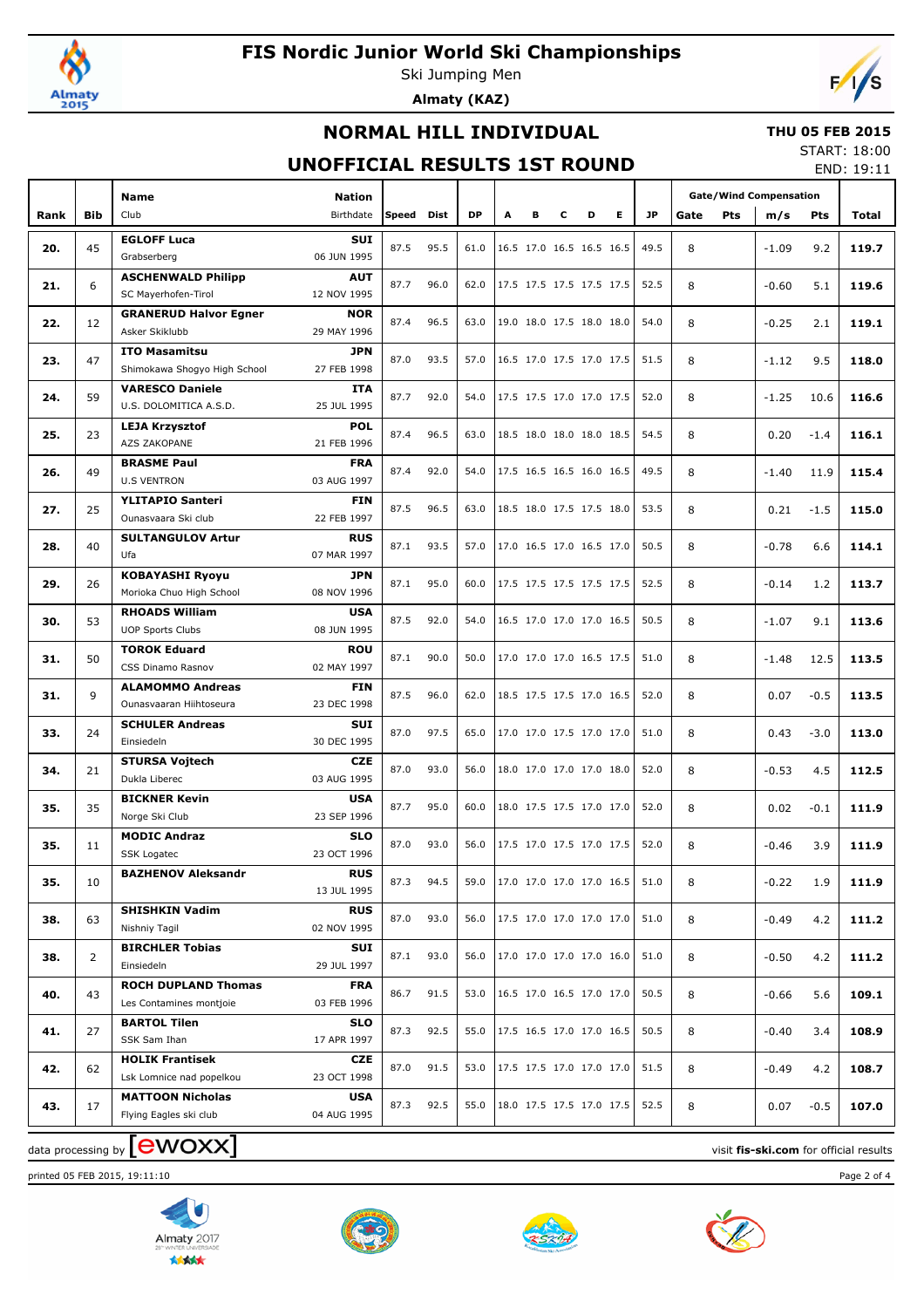

Ski Jumping Men **Almaty (KAZ)**



### **NORMAL HILL INDIVIDUAL**

#### **THU 05 FEB 2015** START: 18:00

### **UNOFFICIAL RESULTS 1ST ROUND**

END: 19:11

|      |              | Name<br><b>Nation</b>                                                         |       |      |                                    |   |                          |   |   |    |           | <b>Gate/Wind Compensation</b> |            |         |        |       |
|------|--------------|-------------------------------------------------------------------------------|-------|------|------------------------------------|---|--------------------------|---|---|----|-----------|-------------------------------|------------|---------|--------|-------|
| Rank | <b>Bib</b>   | Club<br>Birthdate                                                             | Speed | Dist | <b>DP</b>                          | A | в                        | c | D | E. | <b>JP</b> | Gate                          | <b>Pts</b> | m/s     | Pts    | Total |
|      |              | <b>NAKAMURA Naoki</b><br><b>JPN</b>                                           |       |      |                                    |   |                          |   |   |    |           |                               |            |         |        |       |
| 44.  | 3            | Tokai Univ.Daiyon High School<br>19 SEP 1996                                  | 87.5  | 90.5 | 51.0                               |   | 16.5 17.0 16.5 16.5 16.5 |   |   |    | 49.5      | 8                             |            | $-0.71$ | 6.0    | 106.5 |
|      |              | <b>ANTONISSEN Lars</b><br><b>NED</b>                                          |       |      |                                    |   |                          |   |   |    |           |                               |            |         |        |       |
| 45.  | 44           | National Team<br>31 JUL 1995                                                  | 87.5  | 89.5 | 49.0                               |   | 17.0 17.0 17.0 16.5 16.5 |   |   |    | 50.5      | 8                             |            | $-0.79$ | 6.7    | 106.2 |
|      |              | <b>RUDA Adam</b><br><b>POL</b>                                                |       |      |                                    |   |                          |   |   |    |           |                               |            |         |        |       |
| 46.  | $\mathbf{1}$ | ZTS Zakucie Zagorz<br>18 NOV 1995                                             | 87.0  | 91.0 | 52.0                               |   | 18.0 17.0 17.0 16.5 16.5 |   |   |    | 50.5      | 8                             |            | $-0.34$ | 2.9    | 105.4 |
|      |              | <b>PASICHNYK Stepan</b><br><b>UKR</b>                                         |       |      |                                    |   |                          |   |   |    |           |                               |            |         |        |       |
| 47.  | 39           | 09 JAN 1998<br>Kremenets ski school                                           | 87.5  | 87.5 | 45.0                               |   | 15.5 16.5 16.0 16.0 16.5 |   |   |    | 48.5      | 8                             |            | $-1.28$ | 10.8   | 104.3 |
|      |              | <b>BUZESCU PURICE Constantin Rober</b><br><b>ROU</b>                          |       |      |                                    |   |                          |   |   |    |           |                               |            |         |        |       |
| 48.  | 28           | Css brasovia<br>19 JUN 1997                                                   | 87.0  | 89.5 | 49.0                               |   | 17.0 16.5 17.0 16.5 16.5 |   |   |    | 50.0      | 8                             |            | $-0.25$ | 2.1    | 101.1 |
|      |              | <b>DEMIR Ayberk</b><br><b>TUR</b>                                             |       |      |                                    |   |                          |   |   |    |           |                               |            |         |        |       |
| 49.  | 60           | 14 FEB 1997                                                                   | 87.5  | 85.0 | 40.0                               |   | 16.0 15.5 16.0 15.0 15.5 |   |   |    | 47.0      | 8                             |            | $-1.07$ | 9.1    | 96.1  |
|      | 34           | <b>PITEA Sorin Iulian</b><br><b>ROU</b>                                       | 86.8  | 89.5 | 49.0                               |   | 16.5 16.5 16.5 16.0 16.0 |   |   |    | 49.0      | 8                             |            |         |        |       |
| 50.  |              | 09 JUL 1997<br>CSS Dinamo Rasnov                                              |       |      |                                    |   |                          |   |   |    |           |                               |            | 0.32    | $-2.2$ | 95.8  |
| 50.  | 31           | <b>SANDELL Jonas</b><br>SWE                                                   | 86.3  | 89.0 | 48.0                               |   | 17.0 17.0 17.0 17.0 17.0 |   |   |    | 51.0      | 8                             |            | 0.46    | $-3.2$ | 95.8  |
|      |              | Friska Viljor<br>12 FEB 1995                                                  |       |      |                                    |   |                          |   |   |    |           |                               |            |         |        |       |
| 52.  | 14           | <b>MICHALEK Jan</b><br><b>CZE</b>                                             | 87.1  | 86.0 | 42.0                               |   | 15.5 15.5 16.0 15.0 15.0 |   |   |    | 46.0      | 8                             |            | $-0.88$ | 7.5    | 95.5  |
|      |              | Tj Roznov pod radhostem<br>22 MAY 1996                                        |       |      |                                    |   |                          |   |   |    |           |                               |            |         |        |       |
| 53.  | 42           | <b>CINTIMAR Muhammet Irfan</b><br><b>TUR</b>                                  | 87.0  | 86.0 | 42.0                               |   | 16.0 16.0 16.0 15.5 16.0 |   |   |    | 48.0      | 8                             |            | $-0.56$ | 4.7    | 94.7  |
|      |              | 16 JUL 1997                                                                   |       |      |                                    |   |                          |   |   |    |           |                               |            |         |        |       |
| 54.  | 65           | <b>INNGJERDINGEN Christian</b><br>SWE                                         | 87.4  | 82.5 | 35.0                               |   | 15.5 16.5 16.0 15.5 16.0 |   |   |    | 47.5      | 8                             |            | $-1.10$ | 9.3    | 91.8  |
|      |              | Holmens If<br>19 DEC 1996                                                     |       |      |                                    |   |                          |   |   |    |           |                               |            |         |        |       |
| 55.  | 13           | <b>ADILOV Akram</b><br>KAZ                                                    | 86.5  | 84.0 | 38.0                               |   | 15.5 15.0 16.0 15.5 15.5 |   |   |    | 46.5      | 8                             |            | $-0.76$ | 6.4    | 90.9  |
|      |              | 10 FEB 1995                                                                   |       |      |                                    |   |                          |   |   |    |           |                               |            |         |        |       |
| 56.  | 5            | <b>MITROFAN Nicolae Sorin</b><br><b>ROU</b>                                   | 87.5  | 84.0 | 38.0                               |   | 16.0 16.0 15.5 15.5 15.5 |   |   |    | 47.0      | 8                             |            | $-0.68$ | 5.8    | 90.8  |
|      |              | CSS Brasovia<br>26 MAR 1999                                                   |       |      |                                    |   |                          |   |   |    |           |                               |            |         |        |       |
| 57.  | 8            | <b>BROWN A J</b><br><b>USA</b>                                                | 87.6  | 86.0 | 42.0                               |   | 16.0 15.5 15.5 15.0 15.0 |   |   |    | 46.0      | 8                             |            | $-0.10$ | 0.8    | 88.8  |
|      |              | Norge Ski Club<br>28 FEB 1995                                                 |       |      |                                    |   |                          |   |   |    |           |                               |            |         |        |       |
| 58.  | 48           | <b>AKHABADZE Sergey</b><br><b>GEO</b>                                         | 87.8  | 79.5 | 29.0                               |   | 15.0 15.5 15.5 16.0 16.0 |   |   |    | 47.0      | 8                             |            | $-1.36$ | 11.5   | 87.5  |
|      |              | Bakuriani<br>21 MAR 1995                                                      |       |      |                                    |   |                          |   |   |    |           |                               |            |         |        |       |
| 59.  | 19           | <b>RUS</b><br><b>SHULAEV Sergey</b>                                           | 87.0  | 91.0 | 52.0                               |   | 10.0 10.0 10.0 9.5 10.0  |   |   |    | 30.0      | 8                             |            | $-0.18$ | 1.5    | 83.5  |
|      |              | 18 JUN 1996                                                                   |       |      |                                    |   |                          |   |   |    |           |                               |            |         |        |       |
| 60.  | 33           | <b>NOGIN Roman</b><br>KAZ<br>23 JUN 1998                                      | 86.4  | 81.0 | 32.0                               |   | 15.5 15.0 14.5 14.0 15.5 |   |   |    | 45.0      | 8                             |            | 0.36    | $-2.5$ | 74.5  |
|      |              | Almaty Skiclub                                                                |       |      |                                    |   |                          |   |   |    |           |                               |            |         |        |       |
| 61.  | 18           | <b>UKR</b><br><b>KALINCHUK Andriy</b><br>Verkhovyna Ski School<br>03 DEC 1995 | 86.9  | 76.0 | 22.0                               |   | 14.5 15.0 14.5 14.5 13.5 |   |   |    | 43.5      | 8                             |            | $-0.14$ | 1.2    | 66.7  |
|      |              | <b>ANCHUGIN Stanislav</b>                                                     |       |      |                                    |   |                          |   |   |    |           |                               |            |         |        |       |
| 62.  | 58           | KAZ<br>Almaty Skiclub<br>22 FEB 1998                                          | 87.3  | 73.0 | 16.0                               |   | 14.0 14.5 14.5 14.0 13.5 |   |   |    | 42.5      | 8                             |            | $-0.81$ | 6.9    | 65.4  |
|      |              | <b>SARKISIANI Artur</b><br>GEO                                                |       |      |                                    |   |                          |   |   |    |           |                               |            |         |        |       |
| 63.  | 61           | 29 AUG 1996<br>Bakuriani                                                      | 86.8  | 68.5 | 7.0                                |   | 14.5 15.0 15.0 14.5 13.0 |   |   |    | 44.0      | 8                             |            | $-0.94$ | 8.0    | 59.0  |
|      |              | <b>KELEMEN Peter</b><br><b>HUN</b>                                            |       |      |                                    |   |                          |   |   |    |           |                               |            |         |        |       |
| 64.  | 7            | 06 FEB 1999<br>Koszegi SE                                                     | 87.3  | 59.0 | $-12.0$   14.0 14.0 14.5 14.0 14.5 |   |                          |   |   |    | 42.5      | 8                             |            | -0.36   | 3.0    | 33.5  |

| <b>Disqualified</b> |                         |           |  |  |  |  |  |  |  |  |  |
|---------------------|-------------------------|-----------|--|--|--|--|--|--|--|--|--|
| <b>Bib</b>          | <b>Name</b>             | Reason    |  |  |  |  |  |  |  |  |  |
| 15                  | <b>TKACHENKO Sergey</b> | SCE4 Suit |  |  |  |  |  |  |  |  |  |
| 56                  | AALTO Antti             | SCE4 Suit |  |  |  |  |  |  |  |  |  |
|                     |                         |           |  |  |  |  |  |  |  |  |  |

# $\frac{1}{2}$  data processing by  $\boxed{\text{ewOX}}$

printed 05 FEB 2015, 19:11:10 Page 3 of 4